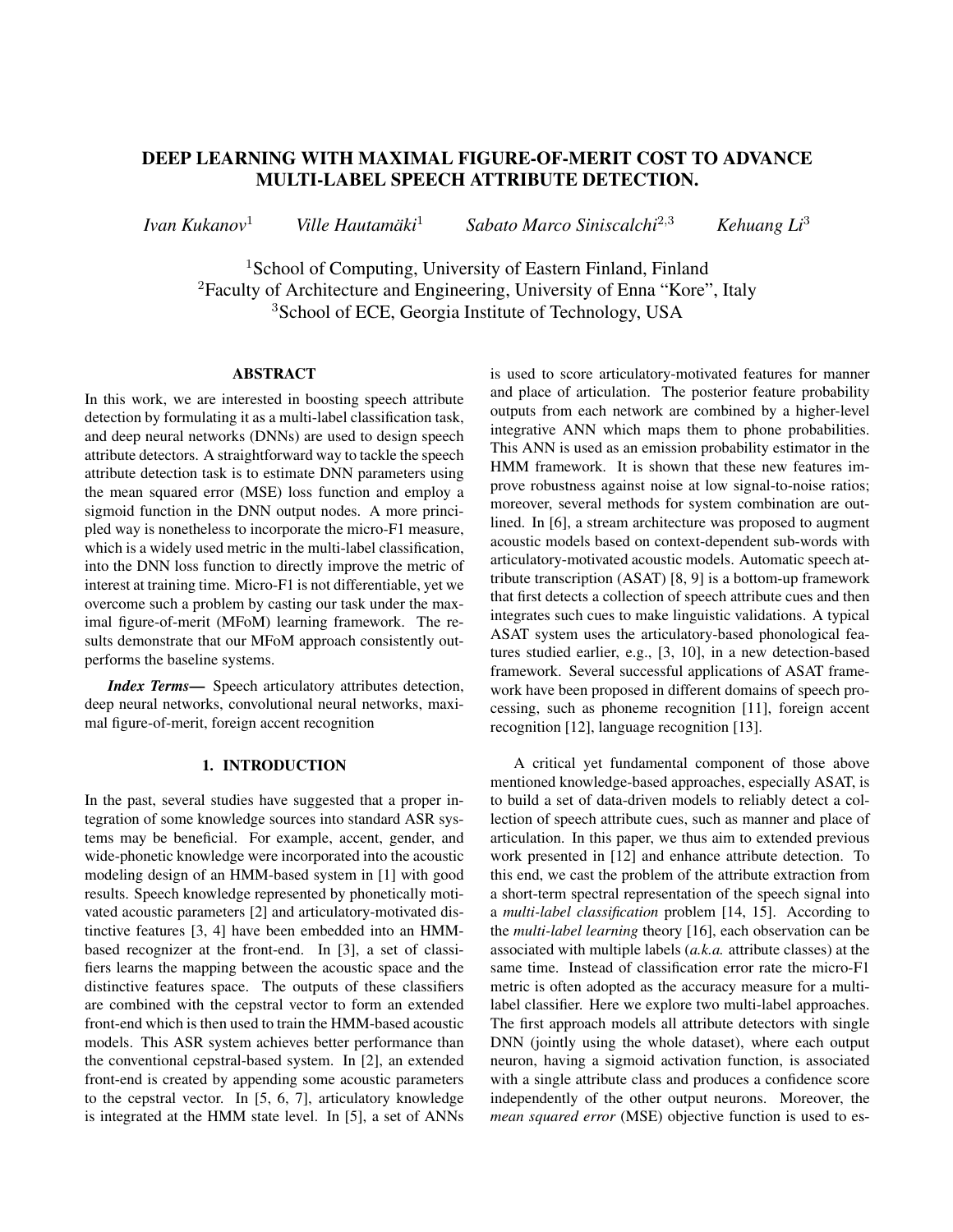timate the DNN parameters. We refer to this as the *baseline* approach. The second approach explores the *maximal figureof-merit* (MFoM) [17, 18] learning idea. It allows embedding the micro-F1 metric directly into the loss function of the DNN and makes it possible to directly improve the measure of interest. MFoM tries to improve the *decision boundary* [17] using the output sigmoid scores without needing any intermediate calibration. Moreover, we use the training set label information about the joint attribute classes that have "several-hot-labels". Such multi-label information is embedded into the *misclassification distance measure* and defines the strategies for the discriminative functions either "one-vsothers" or "units-vs-zeros", these strategies define the classes that are competing and that are cooperating.

We archive the consistent improvements with the MFoMmicro-F1 approach and "units-vs-zeros" misclassification measure for the detectors. The most significant result is attained for the place of articulation detectors by the fusion DNN system with micro-F1 error 31.86% versus the baseline system with 33.35%.

## 2. SPEECH ATTRIBUTE MODELING

Let us define a training set as  $\mathbb{T} = \{ (\mathbf{x}_i, \mathbf{y}_i) | i = \overline{1,t} \}, \text{ i.e.}$ t pairs of training sample  $x_i \in \mathbb{R}^{\mathbf{D}}$  of dimension D and binary vector of labels  $y_i \in \{0,1\}^M$ . Suppose we have M classes  $\mathbb{C} = \{C_k | k = \overline{1, M}\}$ ; then in multi-label multi-class classification problem, the binary vector of labels  $y_i$  has several unit marks (several-hot labels), assigning sample  $x_i$  to several classes at the same time. Every data point  $x_i$  must be assigned to at least one class  $C_k$ , thus all data points' set  $\mathbb{X} \subset \bigcup_{k=1}^{M} C_k$  is less than the total size of all subsets  $C_k$ , because in the multi-label case the classes intersect.

The goal of the learning system is to train a multi-label classifier  $\mathbf{H}: \mathbb{X} \to 2^{|\mathbb{Y}|}$ , which is able to assign a subset of labels to any sample. In practice, some systems do not produce multiple-labels directly, but emit real-valued confidence score  $\mathbf{G} : \mathbb{X} \times \mathbb{Y} \to \mathbb{R}$  that sample  $\mathbf{x}_i$  is labeled with  $\mathbf{y}_i$ , where function G is called as *discriminative function*. Therefore, if the number of classes is  $M$ , then multi-label detectors can associate a sample with  $2^M$  labels, so the search space is much more diverse than in the single-label case.

Two types of speech articulatory attribute detectors are modeled, these are manner (7 classes,  $M = 7$ ) and place (11 classes,  $M = 11$ ) [19]. In the *baseline system*, we model both types of attributes with their own DNNs. Two topologies of DNN are explored: the deep neural network with layer-wise RBM pre-training (DBN-DNN) and 1D convolutional neural network followed by the fully connected layers (1D CNN).

During the training phase, the context-dependent speech frame vector  $x_i$  is fitted in the input of the DNNs, and its associated target label  $y_i$  is represented as a binary vector, whose dimension is equal to the number of attribute classes (7 or 11). The MSE loss function is used to optimize the network pa-

rameters' set  $\mathbb{W} = \{ \mathbf{W}_n | n = 1, L - 1 \}$  for a network with L layers.

It is supposed that, given an instance x and its "severalhot-labels" binary vector y, a successful learning system will tend to output larger score values for labels in y than those not in y; this is formulated in terms of the *discriminative function* [16]. Assume for each class  $C_k$  the discriminative function is defined as  $g_k$  ( $\mathbf{x}; \mathbb{W}$ ), then the predicted class for any sample **x** is  $C_y^* = \text{argmax}_y g_y(\mathbf{x}; \mathbb{W})$  [20]. In the multi-label case a threshold is applied in order to chose several candidates. In the baseline DNN system, let us suppose that the discriminative function for an individual class  $C_k$  is sigmoid output score

$$
g_k(\mathbf{z}) = \sigma_k(\mathbf{z}), \quad k = \overline{1, M}, \tag{1}
$$

where  $\mathbf{z} = \mathbf{W}_{L-1} \mathbf{x}^{L-1}$  is the vector  $\mathbf{z} = (z_1, \dots, z_M)^T$  of the pre-activation values of the last network layer  $L$ , i.e. before feeding z to the sigmoid activations of the last network layer,  $x^{L-1}$  is a sample x forwarded through the network up to the  $L - 1$  layer. In order to reveal the detected classes we apply a thresholding decision rule to the sigmoid discriminative functions for the baseline deep network

$$
C_k^* = \mathbf{1}\left(\sigma_k(\mathbf{z}) > t\right), \quad k = \overline{1, M}, \tag{2}
$$

where the  $1(\cdot)$  indicator function means if the sigmoid is larger than threshold t, then a sample belongs to the class  $C_k^*$ and labeled as 1, otherwise the sample is labeled as 0. In the experiments, we threshold the scores with  $t = 0.5$ .

The micro-average  $F_1^{\mu}$  metric is usually exploited in order to measure a multi-label classification performance [21] over M classes. By definition, the micro-F1 measure is the harmonic mean of precision  $P^{\mu}$  and recall  $R^{\mu}$ 

$$
F_1^{\mu} = \frac{2 \cdot P^{\mu} \cdot R^{\mu}}{P^{\mu} + R^{\mu}} = \frac{2 \cdot \sum_{k=1}^{M} TP_k}{\sum_{k=1}^{M} (TP_k + 2 \cdot FP_k + FN_k)},
$$
 (3)

and can be expressed as a function of counts of true positives  $TP_k$ , false positives  $FP_k$  and false negatives  $FN_k$ .

#### 3. MFOM APPROACH ON NEURAL NETWORKS

MFoM learning approach is the heart of the *generalized probabilistic descent method* [22]. We propose network architecture with MFoM which is shown in Figure 1. Here we formalize the inference of the MFoM for multi-label performance measure for micro  $F_1^{\mu}$  objective function. We then optimize it as the loss function of the DNN. First, the *misclassification measure* [18] for each class  $C_k$  is defined as

$$
d_k\left(\mathbf{z}\right) = -g_k\left(\mathbf{z}\right) + \ln\left(\frac{1}{M-1}\sum_{\substack{j=1\\j\neq k}}^M e^{\eta g_j\left(\mathbf{z}\right)}\right),\quad(4)
$$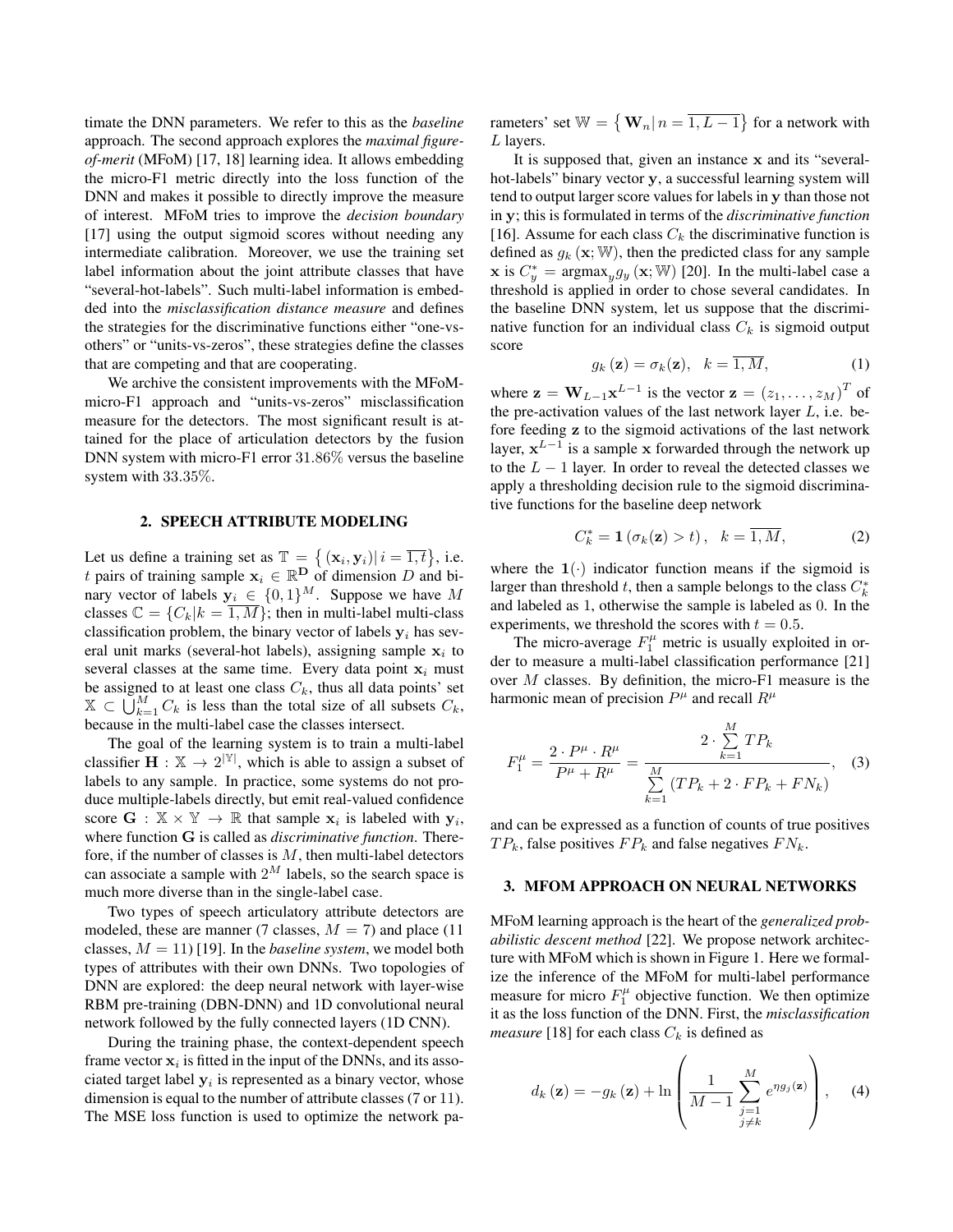

Fig. 1. Multi-label architecture with 1D convolutional neural network (1D CNN) is trained in two phases. We train the initial network with the MSE loss function; the output scores are sigmoids  $\sigma(z)$ . Then we fine-tune the network transforming the sigmoid scores into MFoM scores and optimizing the MFoM-micro- $F_1$  loss.

where  $g_k(z)$  is the discriminative function,  $\eta$  is a smooth positive real-valued constant. The left-side term of the (4) is called the target model and the right-side is the geometrical mean of the competing models. The misclassification measure defines the distance between the target and its decision surface. Varying the parameter  $\eta$  enables the simulation of various decision rules and in the extreme case when  $\eta \rightarrow +\infty$ , the geometrical average is becoming a *maximum metric* [22], i.e., converges to the highest score among the competing classes. The sign of the misclassification measure indicates the correctness of classification:  $d_k(\cdot) < 0$  indicates the predicted class is correct, and vice versa. The absolute value of the  $d_k$  quantifies the separation between the correct and competing classes [18].

In the case of optimizing MFoM for deep learning, we decide to use the same discrimination function (1) as in the baseline approach. After some reorganization and sigmoid substitution, the misclassification function is obtained

$$
d_{k}(\mathbf{z}) = \frac{1}{\eta} \ln \left[ \frac{1}{M-1} \left( \frac{1}{s \sigma_{k}(\mathbf{z})} - 1 \right) \right],
$$
 (5)

where for simplicity of notation we define

$$
s\sigma_k(\mathbf{z}) \stackrel{\Delta}{=} \frac{e^{\eta\sigma_k(\mathbf{z})}}{\sum\limits_{j=1}^M e^{\eta\sigma_j(\mathbf{z})}}.
$$
 (6)

which is seen as the softmax function.

The misclassification measure can be thought as the "strategy function", because it defines the multi-label decision rule, cooperating and competing models. In the model equation (4) the rough decision takes place where strategy "one-vs-others" works, i.e. target model competes the same time with all others (anti-target models). Here we propose to define the alternative misclassification measure, which is called as "units-vs-zeros". It explicitly incorporates the label information into the misclassification measure. It means that for current class  $C_k$  labeled as 1, the competing models  $C_i$  will be considered only these with labels 0 and vice versa, if  $C_k$  is labeled as 0. Then we can reformulate the misclassification measure (4)

$$
d_k(\mathbf{z}) = -g_k(\mathbf{z}) + \frac{1}{\eta} \ln \left( \frac{1}{|\mathbf{I}|} \sum_{j \in \mathbf{I}} e^{\eta g_j(\mathbf{z})} \right), \qquad (7)
$$

$$
\begin{cases} \text{if } C_k \text{ is } 1 \Rightarrow \mathbf{I} = \mathbf{y}_{\{0\}}, \\ \text{if } C_k \text{ is } 0 \Rightarrow \mathbf{I} = \mathbf{y}_{\{1\}}, \end{cases} \tag{8}
$$

where, for current sample  $x$  and its label  $y$ ,  $I$  is an index set,  $y_{\{1\}}$  is the set of unit indexes and  $y_{\{0\}}$  is the set of zero indexes in the label vector y. Thus we directly choose the competing anti-models using label information.

Further, the *class loss* function (sigmoid function) is introduced to estimate the count of misclassified samples; it is a smooth version of the error step function [22]

$$
l_k(\mathbf{z}) = \frac{1}{1 + \exp\left[-\alpha_k d_k(\mathbf{z}) - \beta\right]},\tag{9}
$$

where  $\alpha_k$  and  $\beta$  are two positive parameters controlling learning speed, for more information about these tuning see [17]. It should be close to 0 for correct detection and 1 for incorrect.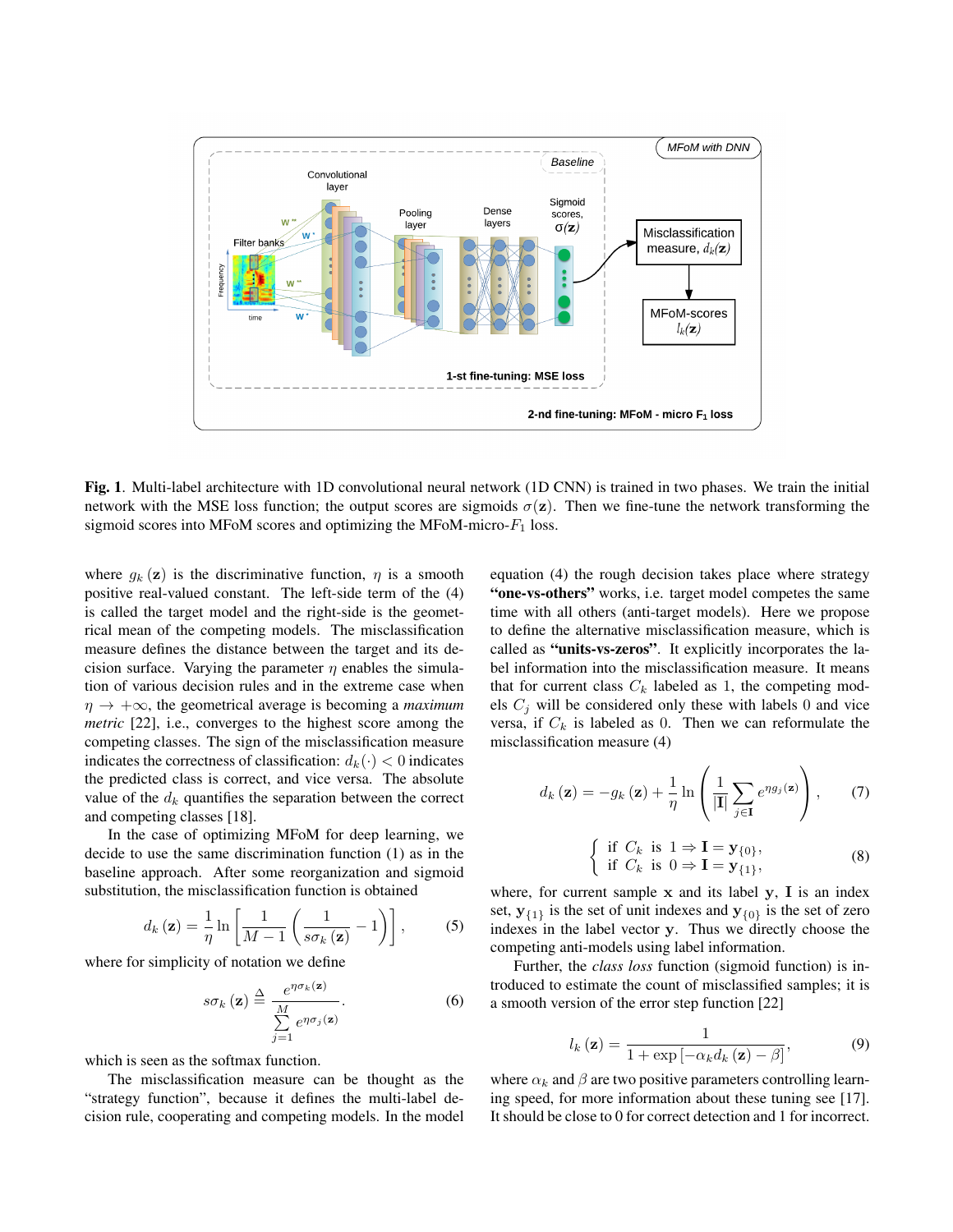Therefore, the MFoM framework for the network objective function consists of three key objects: 1) discriminative function (1), which is sigmoid activation units of the last layer of the network, 2) misclassification measure (4) or (7), and 3) smoothed class loss function (9). Now that these components are introduced, we can express the cost micro  $F_1^{\mu}$  function for the neural networks. The discrete  $F_1^{\mu}$  measure for the multiclass case of M classes [15]

$$
F_1^{\mu} = \frac{2 \sum\limits_{k=1}^{M} TP_k}{\sum\limits_{k=1}^{M} FP_k + \sum\limits_{k=1}^{M} TP_k + \sum\limits_{k=1}^{M} |C_k|},\tag{10}
$$

where the number of samples in class  $C_k$ 

$$
|C_k| = TP_k + FN_k. \tag{11}
$$

The smooth approximation of the error counts of the true positive and false positive[17]

$$
TP_k \approx (1 - l_k(\mathbf{z}_i)) \cdot \mathbf{1}(\mathbf{x}_i \in C_k), \tag{12}
$$

$$
FP_k \approx (1 - l_k(\mathbf{z}_i)) \cdot \mathbf{1}(\mathbf{x}_i \notin C_k), \tag{13}
$$

where  $1(\cdot)$  is the indicator function of the logical expression. Thus, the differentiable  $F_1^{\mu}$  is presented. Our task is to minimize the objective function during training the neural network optimizing its parameters

$$
E = 1 - F_1^{\mu} \to \min_{\mathbf{W}}.
$$
 (14)

The derivative of the objective function on the mini-batch **T** using smoothed  $TP_k$  and  $FP_k$  is derived

$$
\nabla E(\mathbf{X}, \mathbf{W}) = A \cdot (\omega_1 \cdot \Delta FN + \omega_2 \Delta FP)
$$

 $\sim$ 

where

$$
A = \frac{2}{(FP + TP + |C|)^2},
$$

$$
\omega_1 = |C| + FP, \quad \omega_2 = TP,
$$

$$
\Delta FN = \sum_{\mathbf{x} \in T} \sum_{k=1}^{M} \frac{\partial l_k(\mathbf{z})}{\partial \mathbf{z}} \cdot \mathbf{1}(\mathbf{x} \in C_k),
$$

and

$$
\Delta FP = -\sum_{\mathbf{x}\in T}\sum_{k=1}^{M}\frac{\partial l_k(\mathbf{z})}{\partial \mathbf{z}}\cdot \mathbf{1}(\mathbf{x}\notin C_k).
$$

The Jacobian matrix of the class loss function is

$$
J(\mathbf{z}) = \frac{\partial l_k(\mathbf{z})}{\partial \mathbf{z}} = \begin{cases} -l'_k \cdot \sigma'_k, & \text{where } m = k\\ \frac{l'_k \cdot s \sigma_m(\mathbf{z})}{1 - s \sigma_k} \cdot \sigma'_m, & \text{where } m \neq k \end{cases}
$$

where  $\sigma'_k = \sigma_k(\mathbf{z})(1 - \sigma_k(\mathbf{z}))$  is the derivative of the neuron activation function and  $l'_k = \alpha_k l_k (1 - l_k)$ .

We should notice here, when the misclassification measure  $d_k(\cdot) = 0$  or close to zero, it means that the target sample is close to the decision surface and there is uncertainty for the discrimination of that sample, which plays important role in learning the classifier [22]. At the same time the class loss function  $l_k(\cdot) = 0.5$  reaches the maximal value of the  $l'_{k} = \alpha_{k} l_{k} (1 - l_{k}).$ 

Table 1. *The networks have from 1 to 10 hidden dense layers. We select the best baseline topologies of the networks for the manner of articulation.*

| Topology       | # of units | # of hid. layers | $F_1^{\mu}$ error, % |
|----------------|------------|------------------|----------------------|
| <b>CNN</b>     | 64         |                  | 13.59                |
| <b>CNN</b>     | 128        |                  | 13.42                |
| <b>DBN-DNN</b> | 512        |                  | 16.05                |
| <b>DBN-DNN</b> | 1024       | $\epsilon$       | 15.79                |

Table 2. *The same as in Table 1, but for the place of articulation.*

| Topology       | # of units | # of hid. layers | error, $%$ |
|----------------|------------|------------------|------------|
| <b>CNN</b>     | 64         |                  | 34.46      |
| <b>CNN</b>     | 128        |                  | 34.11      |
| <b>DBN-DNN</b> | 512        |                  | 38.00      |
| <b>DBN-DNN</b> | 1024       |                  | 37.18      |

Table 3. *The best baseline performance for the fusion DNN topologies.*

| Topology       | units | # of hid. layers | $\overline{F}_1^{\mu}$ error, % |       |
|----------------|-------|------------------|---------------------------------|-------|
|                |       |                  | manner                          | place |
| <b>CNN</b>     | 64    |                  | 13.64                           | 34.21 |
| <b>CNN</b>     | 128   | 5                | 13.40                           | 33.35 |
| <b>DBN-DNN</b> | 512   | 2                | 16.37                           | 41.79 |
| <b>DBN-DNN</b> | 1024  | 2                | 16.09                           | 40.94 |

#### 4. EXPERIMENTS

Attribute detection experiments are conducted on the "stories" part of the OGI Multi-language Telephone Speech corpus [23]. This corpus has manual phonetic transcriptions for six languages: English, German, Hindi, Japanese, Mandarin, and Spanish. Data from each language were pooled together to obtain 5.57 hours of training and 0.52 hours of validation data. Attribute ground-truth is produced using mapping phonological tables from phonemes into place and manner articulatory attributes [19]. One phoneme can be mapped into several attributes, thus one observation can have several labels[19].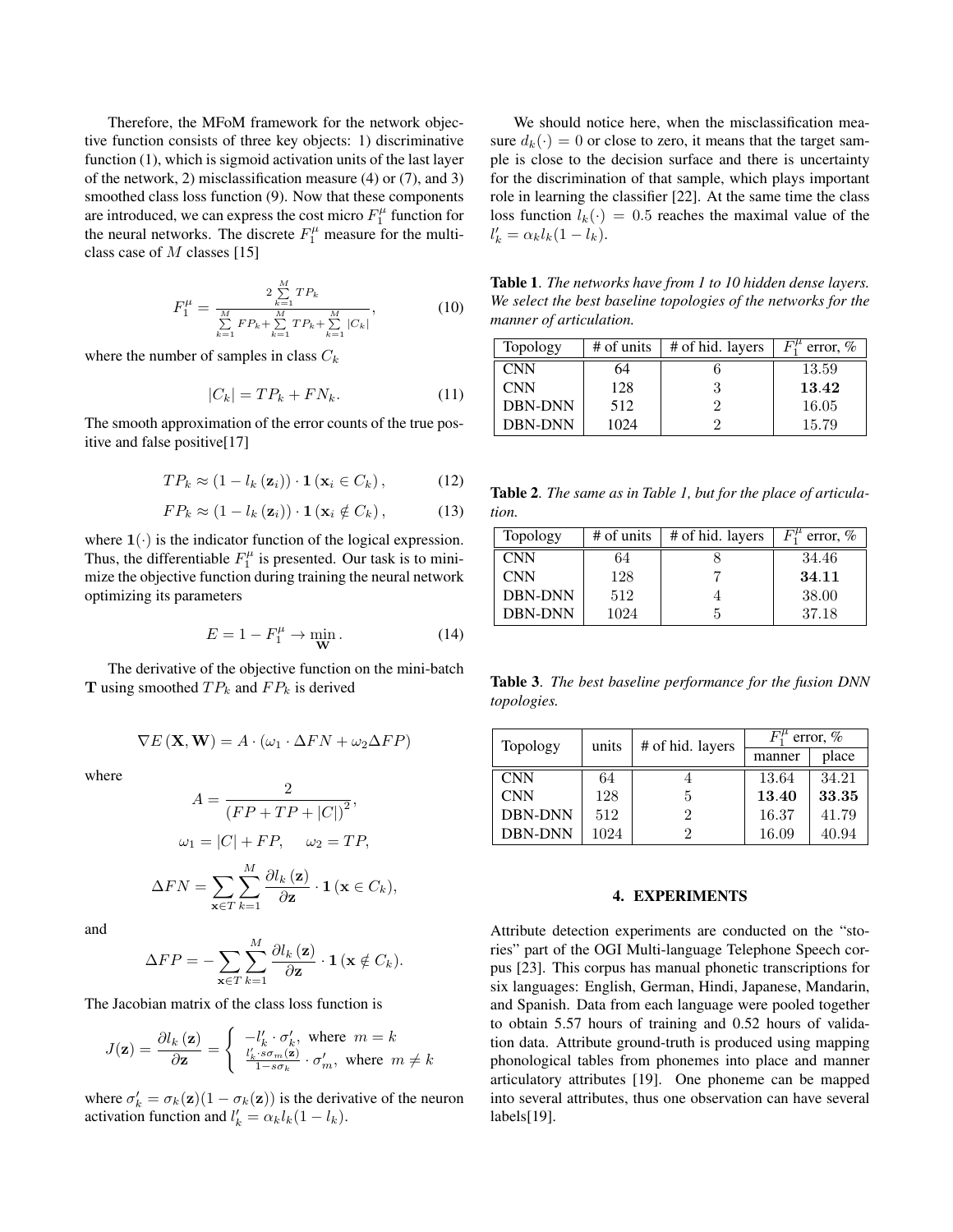During the baseline experiment, we train two types of networks; these are deep neural networks with layer-wise pair-wise pre-training with restricted Boltzmann machine and 1D convolutional neural network with two convolutional and pooling layers, see Figure 1. These two architectures with different hyperparameters we train for each attribute type (manner and place). Also, we train a fusion network, whose output layer jointly emits scores for both manner and place attributes. The mean-squared error objective function is optimized and the output detection scores are sigmoid scores  $\sigma(z)$  of the last layer of the networks, see Figure 1. After applying the decision rule (2), with threshold  $t = 0.5$ , to the sigmoid scores, we calculate the performance of the system with the discrete micro-F1 measure (10). The best settings for number of layers and neurons are presented in Tables 1-3.

As the starting point for the proposed MFoM-micro-F1 approach, we explore the networks trained with the MSE, which show the highest performance on the baseline (bold numbers in Tables 1-3). The OGI training dataset is forwarded through the MSE trained networks, then the output sigmoid scores are turned into MFoM scores with misclassification measure (4) or  $(7)$  and class loss function (9), as shown in Figure 1. The micro-F1 objective function (14) is optimized.

#### 4.1. DBN-DNN Topology

The input feature vector for DBN-DNN is a 45-dimension mean-normalized log-filter bank features with up to secondorder derivatives and a context window of 11 frames, forming an input vector of 495-dimension (45  $\times$  11). The number of output classes is equal to 7 for manner and 11 for place, or 18 for fusion. Indeed, the *"other"* output class is added to both DNN to handle possible unlabelled frames. DNN topologies with 512 and 1024 number of units were studied, the number of hidden layers is varying from 1 up to 10.

All DBN-DNN topologies are initialized with the stacked restricted Boltzmann machines using layer by layer generative pre-training. The pre-training algorithm is contrastive divergence with 1-step of Markov Chain Monte Carlo sampling (CD-1). The first RBM has Gaussian-Bernoulli units and trained with the initial learning rate of 0.01. The following RBMs have Bernoulli-Bernoulli units and a learning rate of 0.4.

After pre-training the weights and stacking all the layers, the final output sigmoid layer was concatenated with the DNN. The fine-tuning for the final weights training is done by mini-batch stochastic gradient descent with learning rate of 0.008. Mini-batch size is equal to 128 observations. The Mean Square Error objective function was optimized during fine-tuning. All units in the DNN have sigmoid activation function. Notice, all settings and parameters for the DNNs are conventional in speech community [24].

Table 4. *The MFoM micro-F1 error (%) with "one-vsothers" and "units-vs-zeros" misclassification measures for manner, place and fusion systems.*

| Detectors   | "one-vs-others" | "units-vs-zeros" |  |
|-------------|-----------------|------------------|--|
| Manner      | 13.92           | 13.35            |  |
| Place       | 37.22           | 32.43            |  |
| Fuse-Manner | 14.23           | 13.29            |  |
| Fuse-Place  | 36.75           | 31.86            |  |

## 4.2. CNN Topology

In this work a 1D CNN topology [25] has been explored, see Figure 1. It takes the *input feature maps*, which are organized from 40-dimensional log-Mel filter bank features, their first and second-order derivatives and context window is size of 11 frames. In total  $3 \times 11 = 33$  input feature maps to which we apply 1D convolution mapping along the frequency axis. The CNN consists of a convolutional layer and max-pooling layer, then from 1 up to 10 fully-connected hidden layers each of them has 64 or 128 sigmoid units. Similar to the DBN-DNN settings, in the case of the CNN, we optimize the MSE cost function. Output layer has sigmoid units and produces sigmoid confidence scores for every attribute (7 for the manner and 11 for the place, or 18 for the fusion) per each speech frame.

Convolutional layer in the CNN has 128 feature maps, each of which has the size of 33 frequency bands, i.e. these are produced by convolving each input feature map with the filter size of 8  $(1 + (40 - 8) = 33)$ . After that max-pooling layer outputs the maximum values over a non-overlapping window covering the outputs of every three frequency bands in each feature map (i.e. pooling size is 3), down-sampling the overall convolutional layer output to three times smaller. Then the output of the max-pooling layer is fed to the fullyconnected feed-forward part of the CNN. The fully-connected layers are pre-trained using RBMs as described in [25].

#### 5. RESULTS

In the baseline experiments, we train the networks with different settings of hyperparameters. Number of dense hidden layers varies from 1 to 10; every hidden layer has 64 neurons or 128 neurons for 1D CNN topology and 512 neurons or 1024 neurons for DBN-DNN topology. In the Tables 1-3, we summarize the best baseline topologies of the networks. We notice the tendency that CNN topologies dramatically outperform the DBN-DNNs. The CNN topology with 128 neurons in its hidden dense layers versus DBN-DNN with 1024 neurons improves detection of the manner attributes from 15.79% to  $13.42\%$  and the place from  $37.18\%$  to  $34.11\%$ . It is interesting to note that after the fusion manner and place attributes into the joint network, we increase the performance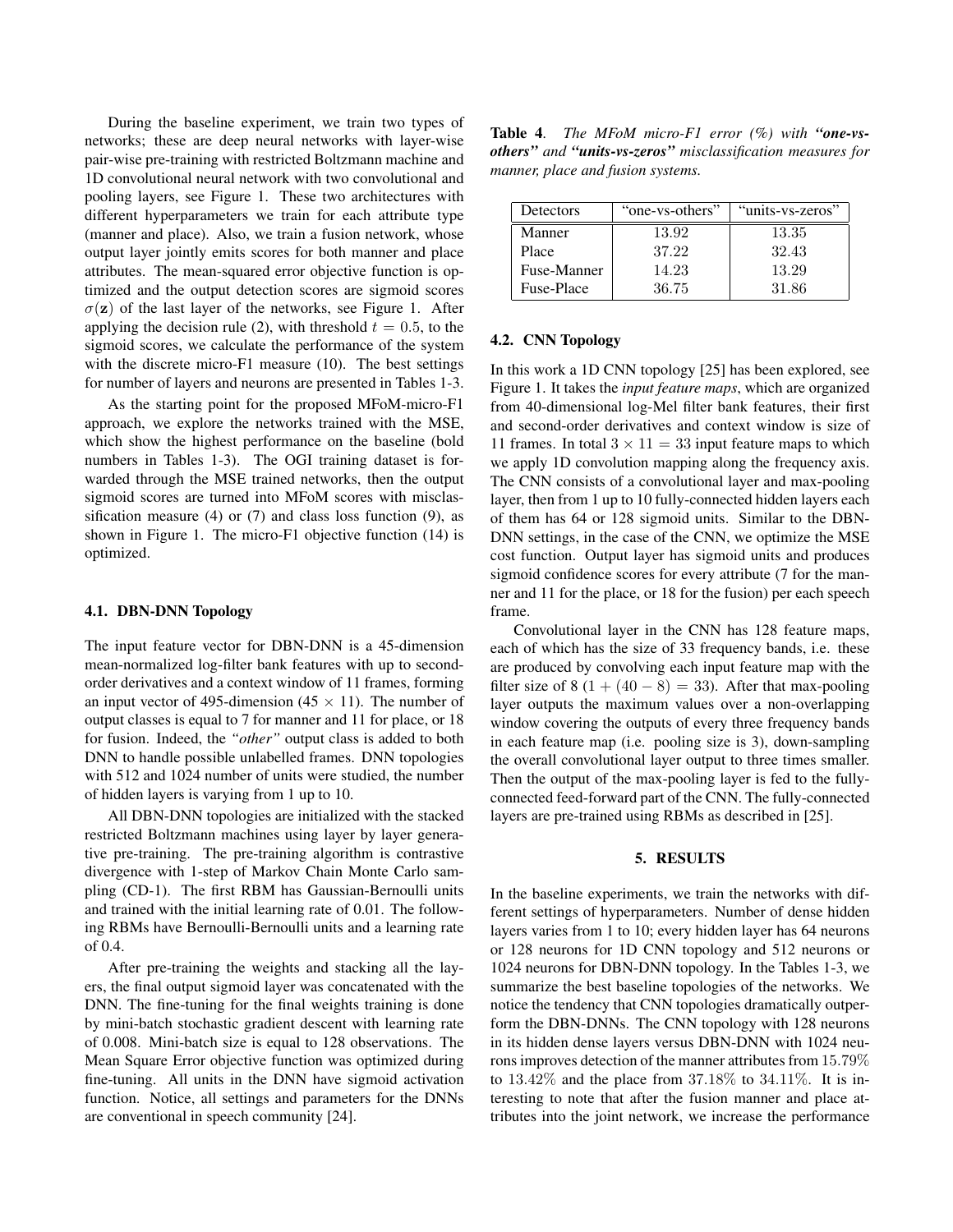with CNN topology from 13.42% to 13.40% for the manner and from  $34.11\%$  to  $33.35\%$  for the place attributes. In opposite, the DBN-DNN increase the detection error from 15.79% to 16.09% for the manner and from 37.18% to 40.94% for the place attributes.

Approach with the maximal figure-of-merit (MFoM) learning framework using the proposed "units-vs-zeros" misclassification measure significantly outperforms "onevs-others" training strategy, see Table 4. On top of that, "units-vs-zeros" strategy improves the baseline performance, especially on the fusion system for the manner from 13.42% to 13.29% and for the place part from 34.11% to 31.86%.

## 6. CONCLUSIONS

In this paper, we have investigated the use of deep architectures to improve the articulatory attribute detectors, namely manner and place. In particular, we have designed two deep neural networks DBN-DNN and 1D CNN. On the baseline settings with sigmoid outputs and the MSE loss function, the best result is shown by 1D CNN. In the baseline approach, we can notice that fusion system slightly improves the manner and the place detectors especially on CNN with 128 units in fully connected part. It improves place of articulation detectors from 34.11% to 33.35%. Moreover, we propose the new approach using the maximal figure-of-merit (MFoM) learning framework. The MFoM is used as the optimization approach which allows to directly incorporate micro-F1 multi-label classification metric into DNN training loss function. Also, we utilize the training set label information about the joint attribute classes which have "several-hot-labels". Such multi-label information is embedded into the misclassification distance measure and defines the strategies for the discriminative functions either "one-vs-others" or "units-vszeros", these strategies define the classes which are competing and which are cooperating. Experimental results have demonstrated that the "units-vs-zeros" strategy significantly improved the detection performance, especially on the fusion system for the manner from 13.42% to 13.29% and for the place part from 34.11% to 31.86%. We intend to expand further this line of research by exploiting multi-task learning approach and recurrent deep neural networks.

## 7. REFERENCES

- [1] S. Sakti, K. Markov, and S. Nakamura, "An HMM acoustic model incorporating various additional knowledge sources," in *Proc. Interspeech*, Antwerp, Belgium, Sept. 2007, pp. 2117–2120.
- [2] N. N. Bitar and C. Y. Espy-Wilson, "Knowledge-based" parameters for HMM speech recognition," in *Proc. ICASSP*, Atlanta, USA, May 1996, pp. 29–32.
- [3] E. Eide, "Distinctive features for use in an automatic speech recognition system," in *Proc. EuroSpeech*, Aalborg, Denmark, Sept. 2001, pp. 1613–1616.
- [4] B. Launay, O. Siohan, A. C. Surendran, and C.-H. Lee, "Towards knowledge-based features for HMM based large vocabulary automatic speech recognition," in *Proc. ICASSP*, Orlando, USA, May 2002, pp. 817– 820.
- [5] K. Kirchhoff, "Combining articulatory and acoustic information for speech recognition in noisy and reverberant environments," in *Proc. ICSLP*, Sydney, Australia, Nov./Dec. 1998, pp. 891–894.
- [6] F. Metze and A. Waibel, "A flexible stream architecture for ASR using articulatory features," in *Proc. ICSLP*, Denver, USA, Sept. 2002, pp. 16–20.
- [7] M. Richardson, J. Blimes, and C. Diorio, "Hidden articulator Markov models for speech recognition," *Speech Communication*, vol. 41, no. 2, pp. 511–529, 2003.
- [8] C.-H. Lee and S. M. Siniscalchi, "An informationextraction approach to speech processing: Analysis, detection, verification, and recognition," *Proceedings of the IEEE*, vol. 101(5), pp. 1089–1115, 2013.
- [9] I. Bromberg, Q. Qian, J. Hou, J. Li, C. Ma, B. Matthews, A. Moreno-Daniel, J. Morris, S. M. Siniscalchi, Y. Tsao, and Y. Wang, "Detection-based ASR in the automatic speech attribute transcription project," in *INTER-SPEECH 2007, 8th Annual Conference of the International Speech Communication Association, Antwerp, Belgium*, pp. 1829–1832.
- [10] L. Deng and D. Sun, "A statistical approach to automatic speech recognition using the atomic speech units constructed from overlapping articulatory features," *J. Acoust. Soc. Am.*, vol. 85, no. 5, pp. 2702–2719, 1994.
- [11] S. M. Siniscalchi, P. Schwarz, and C.-H. Lee, "High-accuracy phone recognition by combining highperformance lattice generation and knowledge based rescoring," in *Proc. ICASSP*, Honolulu, HI, USA, Apr. 2007, pp. IV–869–V–872.
- [12] V. Hautamäki, S. M. Siniscalchi, H. Behravan, V. M. Salerno, and I. Kukanov, "Boosting universal speech attributes classification with deep neural network for foreign accent characterization," *INTERSPEECH*, 2015.
- [13] S. M. Siniscalchi, J. Reed, T. Svendsen, and C.-H. Lee, "Universal attribute characterization of spoken languages for automatic spoken language recognition," *Computer Speech & Language*, vol. 27, no. 1, pp. 209– 227, 2013.